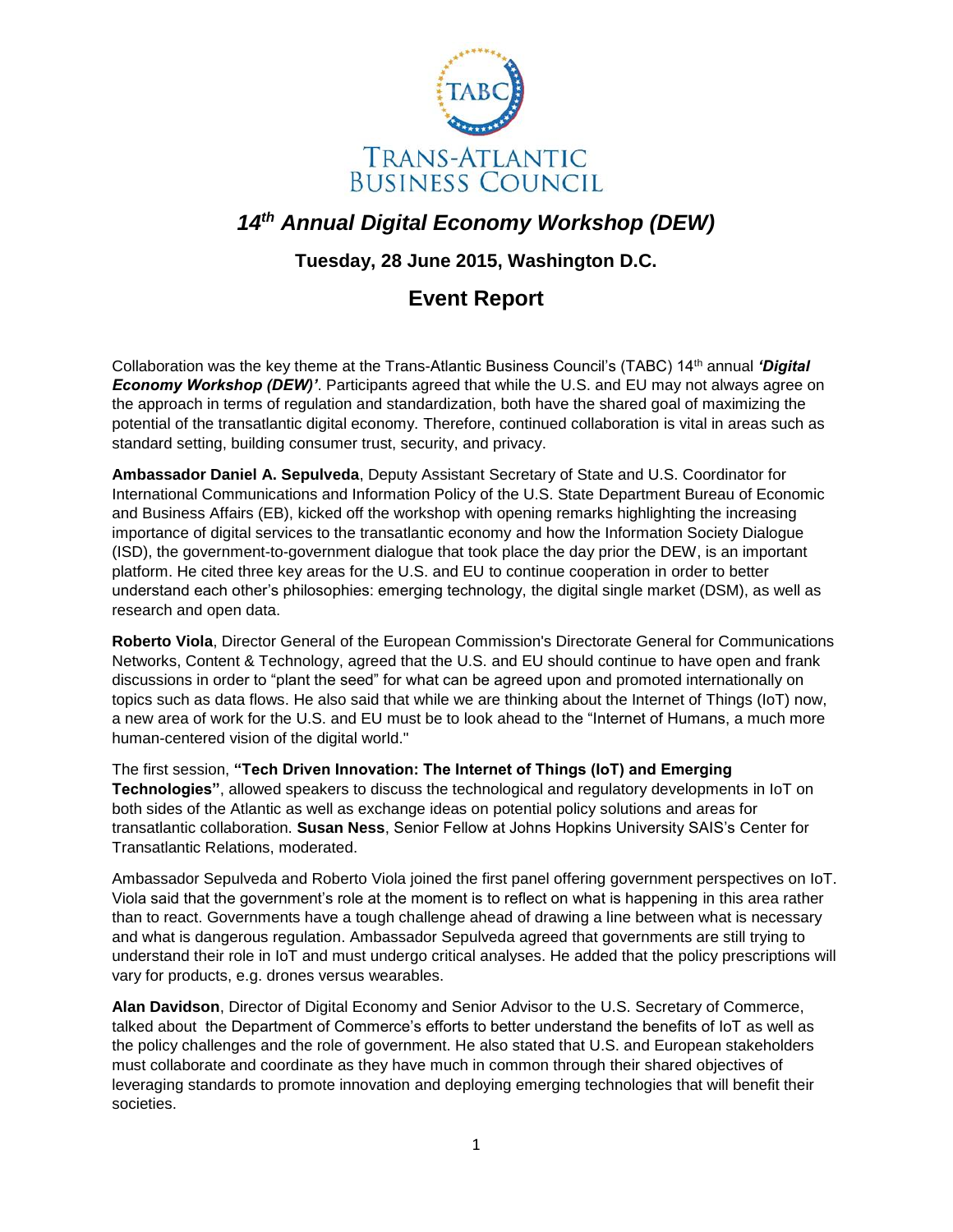**Peter Lord**, Senior Director of Global Standards Strategy and Policy for Oracle, said that IoT is something we are already making a "reality" but needs the "freedom and flexibility in regulation to evolve". One key area will be "defending the data". He advised that it is the data that creates the value in IoT so companies must find ways to secure data and no two solutions will be alike. Therefore, governments need to work with industry to allow for flexible policies.

**Paula Bruening**, Senior Counsel for Global Privacy Policy for Intel, shared an example of one of Intel's IoT projects: drone technology. She said new possibilities are presenting themselves in regards to drone usages, from weather forecasting to famine relief. Whether for drones or other IoT technologies, a policy environment that supports innovation and the uptake of technology is critical. She warned that these issues cannot be looked at in a vacuum, but must be viewed more broadly including big data, cloud, and movement of data.

Speakers during the second session, **"Connectivity: Building the Next Generation of Networks"**, discussed the necessary building blocks for the future of networks from 5G, cloud services, spectrum and beyond. Susan Ness again served as the moderator.

**Mindel De La Torre**, Chief of the Federal Communications Commission's International Bureau, gave the audience a brief history of how wireless services have rapidly evolved. She emphasized that spectrum is not a black and white issue. For example, the ability to share data presents big challenges but also opportunities. The U.S. government is considering numerous ideas, such as two different services: satellite and terrestrial. Such ideas are brand new, but new technological advances require new solutions.

**Per Axel Blixt**, Head of Unit for Experimental Platforms of DG CONNECT, explained a new initiative the European Commission is launching called 'Next Generation Internet', which is currently in the consultation phase. This new initiative will focus on creating a better-performing, open, and interoperable internet. He emphasized that connectivity is at the heart of IoT.

**Dean Brenner**, Senior Vice President for Government Affairs for Qualcomm, told attendees to remember the DEW as the first time they heard about how revolutionary 5G will be, if they had not already. He said this new technology is going to take advantage of all spectra – low, mid, and high-band—while connecting all types of devices, from medical to household. He recalled that when 4G was created no one thought about Uber or Snapchat so no one really knows yet how 5G will be used.

**Richard Nohe**, General Counsel Americas Region for BT Global Services, explained BT's "Cloud of Cloud" services. By 2018 half of IT will be on the cloud and half of the applications will be considered critical. By 2020 not having access to the cloud will be equivalent to not having the Internet today. He said the service aims at helping the business user connect more easily with data centers. It gives the business user a choice to use a private data center, a BT data center, or other data center. Further, users can selfserve, e.g. select the level of bandwidth they need. In order to make services like this viable, companies need a regulatory environment that allows innovation, free flow of data and affordable infrastructure.

**Steve Sharkey**, Vice President for Technology and Engineering Policy for T-Mobile, said that a reliable network is key for consumers. T-mobile started with networks mainly in urban areas and expanded throughout the U.S. to allow better coverage. With new advances, sharing of spectrum will be necessary. In order to maintain the reliability of networks, a flexible regulatory environment that allows innovative ways for spectrum to be managed is necessary.

**Charla Rath**, Vice President of Wireless Policy Development for Verizon, shared how Verizon led the way with 4G by introducing it before most thought it would be viable. They created innovation centers so that consumers could understand the opportunities around 4G. There are still many years of use for 4G, but Verizon wants to push the envelope in regards to 5G. Last year, Verizon set up a 5G Forum to test frequencies and determine what should go into the standards process. She underlined that the U.S. regulatory environment allows companies to lead, which helps them excel compared to the rest of the world.

The final session, **"Geography: Cross-Border Issues in the Global Digital Economy"**, examined how governments are struggling to balance the free flow of data with the need to address legitimate privacy and security concerns associated with it, while maintaining flexibility for companies to meet varying local